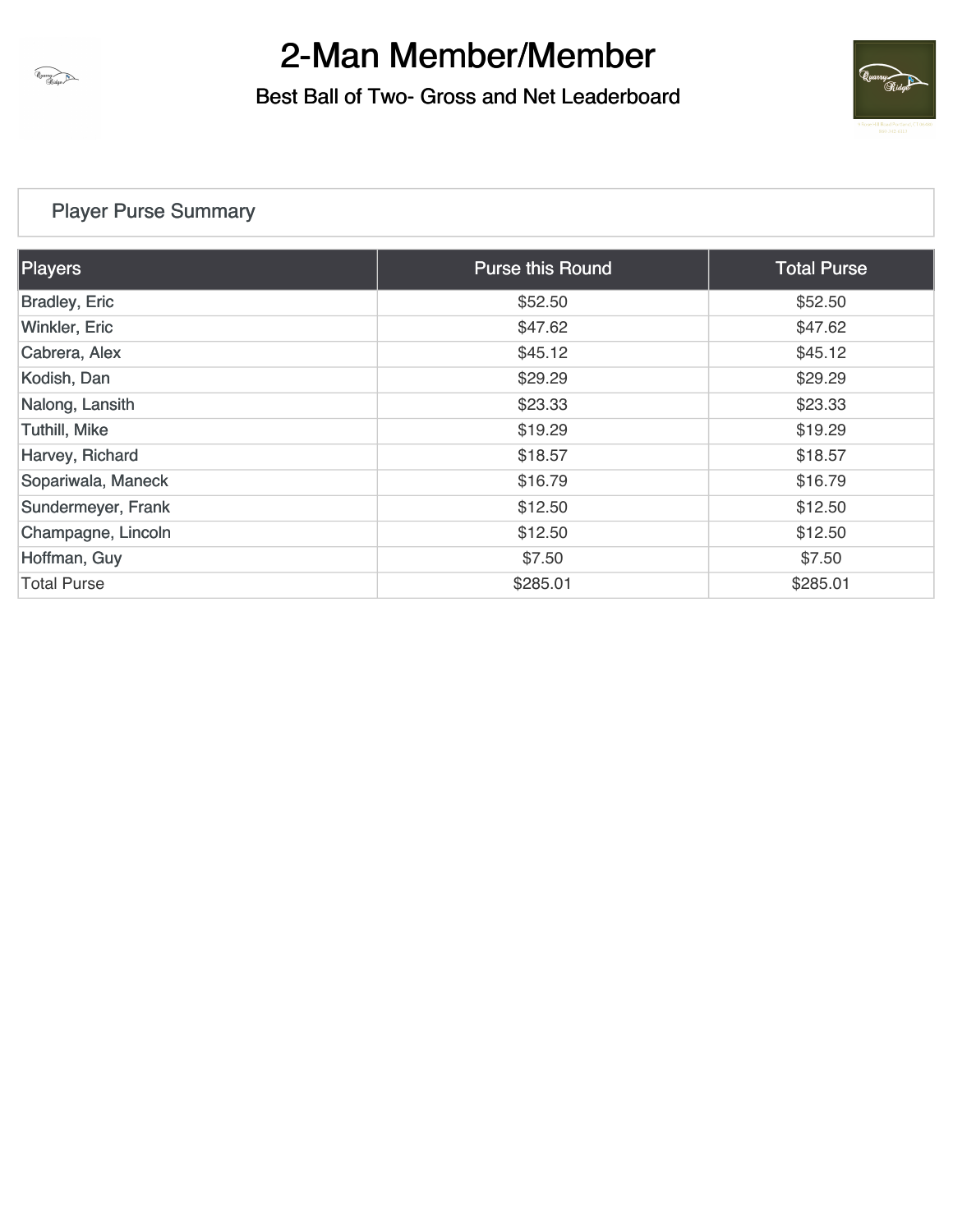

Best Ball of Two- Gross and Net Leaderboard



### [Gross Member Member Gross and Net 100% Handicap](https://static.golfgenius.com/v2tournaments/8450191076215503372?called_from=&round_index=1)

| Pos.                 | Players                                                                                                                           |                                |                |                 |                         |                |                 |                |                |                |                |                |                |                |    | To Par<br><b>Gross</b> |      |                | <b>Total</b><br><b>Gross</b> |                |                | Purse        |
|----------------------|-----------------------------------------------------------------------------------------------------------------------------------|--------------------------------|----------------|-----------------|-------------------------|----------------|-----------------|----------------|----------------|----------------|----------------|----------------|----------------|----------------|----|------------------------|------|----------------|------------------------------|----------------|----------------|--------------|
| 1                    | Kodish, Dan + Winkler, Eric<br>Quarry Ridge Golf Course                                                                           |                                |                |                 |                         |                |                 |                |                |                |                |                |                |                |    | $+4$                   |      |                | 76                           |                |                | \$40.00      |
| $\overline{c}$       | Bradley, Eric + Cabrera, Alex<br><b>Quarry Ridge Golf Course</b>                                                                  |                                |                |                 |                         |                |                 |                |                |                |                |                |                |                |    | $+4$                   |      |                | 76                           |                |                | \$25.00      |
| $- -$                | Sundermeyer, Frank + Champagne, Lincoln<br><b>Quarry Ridge Golf Course</b>                                                        |                                |                |                 |                         |                |                 |                |                |                |                |                |                |                |    | $+7$                   |      |                | 79                           |                |                |              |
| 3                    | Hulk, Don + Nalong, Lansith<br><b>Quarry Ridge Golf Course</b>                                                                    |                                |                |                 |                         |                |                 |                |                |                |                |                |                |                |    | $+8$                   |      |                | 80                           |                |                |              |
| $- -$                | Munette, Todd + Shea, Mike<br>Quarry Ridge Golf Course                                                                            |                                |                |                 |                         |                |                 |                |                |                |                |                |                |                |    | $+10$                  |      |                | 82                           |                |                |              |
| 4                    | Tuthill, Mike + Hoffman, Guy<br>Quarry Ridge Golf Course                                                                          |                                |                |                 |                         |                |                 |                |                |                |                |                |                |                |    | $+21$                  |      |                | 93                           |                |                |              |
| $- -$                | Bl[Hoffman, Guy] + Sopariwala, Maneck<br>94<br>$+22$<br>Quarry Ridge Golf Course<br>Hunter, Dale + Harvey, Richard<br>96<br>$+24$ |                                |                |                 |                         |                |                 |                |                |                |                |                |                |                |    |                        |      |                |                              |                |                |              |
| $- -$                | <b>Quarry Ridge Golf Course</b>                                                                                                   | Total Purse Allocated: \$65.00 |                |                 |                         |                |                 |                |                |                |                |                |                |                |    |                        |      |                |                              |                |                |              |
|                      |                                                                                                                                   |                                |                |                 |                         |                |                 |                |                |                |                |                |                |                |    |                        |      |                |                              |                |                |              |
|                      |                                                                                                                                   |                                |                |                 |                         |                |                 |                |                | <b>Strokes</b> |                |                |                |                |    |                        |      |                |                              |                |                |              |
|                      |                                                                                                                                   | 1                              | $\overline{2}$ | $\mathbf{3}$    | $\overline{\mathbf{4}}$ | 5              | $6\phantom{1}6$ | $\overline{7}$ | 8              | 9              | Out            | 10             | 11             | 12             | 13 | 14                     | 15   | 16             | 17                           | 18             | $\ln$          | <b>Total</b> |
| Kodish, Dan          |                                                                                                                                   | 4                              | $\overline{4}$ | 5               | $\overline{7}$          | 4              | 6               | 5              | 5              | $\overline{4}$ | 44             | $\overline{4}$ | 5              | 6              | 6  | 5                      | 3    | $\overline{4}$ | 5                            | 6              | 44             | 88           |
| Winkler, Eric        |                                                                                                                                   | 4                              | 3              | 4               | 5                       | 5              | 5               | 5              | $\overline{4}$ | $\overline{4}$ | 39             | 5              | 5              | 4              | 4  | $\overline{4}$         | 4    | 3              | $\overline{7}$               | 6              | 42             | 81           |
| <b>Gross Score</b>   |                                                                                                                                   | 4                              | 3              | 4               | 5                       | $\overline{4}$ | 5               | 5              | 4              | $\overline{4}$ | 38             | 4              | 5              | 4              | 4  | $\overline{4}$         | 3    | 3              | 5                            | 6              | 38             | 76           |
| To Par (gross)       |                                                                                                                                   | 0                              | 0              | 0               | 0                       | 0              | 0               | 1              | 0              | $\mathbf{1}$   | $\overline{2}$ | 0              | 0              | 0              | 0  | 1                      | $-1$ | 0              | 0                            | 2              | $\overline{2}$ | 4            |
| <b>Bradley, Eric</b> |                                                                                                                                   | 4                              | 3              | 4               | 6                       | 3              | 5               | 4              | 6              | 3              | 38             | 6              | 6              | 6              | 4  | $\overline{4}$         | 4    | 3              | 6                            | $\overline{4}$ | 43             | 81           |
| Cabrera, Alex        |                                                                                                                                   | 4                              | 2              | 5               | 6                       | $\overline{4}$ | $\overline{7}$  | 4              | 6              | 3              | 41             | 5              | 5              | 5              | 5  | 3                      | 5    | $\overline{4}$ | 6                            | 6              | 44             | 85           |
| <b>Gross Score</b>   |                                                                                                                                   | 4                              | $\overline{c}$ | 4               | 6                       | 3              | 5               | 4              | 6              | 3              | 37             | 5              | 5              | 5              | 4  | 3                      | 4    | 3              | 6                            | 4              | 39             | 76           |
| To Par (gross)       |                                                                                                                                   | 0                              | $-1$           | 0               | $\mathbf{1}$            | $-1$           | 0               | 0              | $\overline{c}$ | 0              | 1              | 1              | 0              | 1              | 0  | $\mathbf 0$            | 0    | $\mathbf 0$    | 1.                           | 0              | 3              | 4            |
|                      | Sundermeyer, Frank                                                                                                                | 4                              | 4              | 5               | 6                       | 4              | $\,6\,$         | 4              | $\sqrt{5}$     | $\overline{5}$ | 43             | 5              | 5              | 5              | 5  | 3                      | 4    | 3              | 5                            | $\overline{4}$ | 39             | 82           |
|                      | Champagne, Lincoln                                                                                                                | 5                              | $\overline{4}$ | 6               | 5                       | 4              | 5               | $\overline{4}$ | $6\phantom{a}$ | 5              | 44             | 5              | $\overline{7}$ | 5              | 4  | 3                      | 6    | 3              | 6                            | 6              | 45             | 89           |
| <b>Gross Score</b>   |                                                                                                                                   | 4                              | 4              | 5               | 5                       | 4              | 5               | 4              | 5              | 5              | 41             | 5              | 5              | 5              | 4  | 3                      | 4    | 3              | 5                            | 4              | 38             | 79           |
| To Par (gross)       |                                                                                                                                   | 0                              | 1              | 1               | 0                       | 0              | 0               | 0              | 1              | $\overline{c}$ | 5              | $\mathbf{1}$   | 0              | 1.             | 0  | 0                      | 0    | 0              | 0                            | $\mathbf{0}$   | 2              | 7            |
| Hulk, Don            |                                                                                                                                   | 6                              | $\overline{4}$ | $6\phantom{1}6$ | 5                       | 5              | $\overline{7}$  | 5              | 5              | 5              | 48             | 5              | $\sqrt{6}$     | 6              | 6  | $\overline{4}$         | 5    | 3              | 6                            | 5              | 46             | 94           |
| Nalong, Lansith      |                                                                                                                                   | 5                              | 5              | 4               | 5                       | 5              | 4               | 4              | $\,$ 6 $\,$    | $\overline{4}$ | 42             | 5              | $\overline{7}$ | 6              | 4  | $\overline{4}$         | 4    | 5              | $\overline{4}$               | 4              | 43             | 85           |
| <b>Gross Score</b>   |                                                                                                                                   | 5                              | 4              | 4               | 5                       | 5              | $\overline{4}$  | 4              | 5              | $\overline{4}$ | 40             | 5              | 6              | 6              | 4  | 4                      | 4    | 3              | $\overline{4}$               | 4              | 40             | 80           |
| To Par (gross)       |                                                                                                                                   | 1                              | 1              | 0               | 0                       | 1              | $-1$            | 0              | 1              | $\mathbf{1}$   | $\overline{4}$ | 1              | 1.             | $\overline{2}$ | 0  | 1                      | 0    | 0              | -1                           | 0              | $\overline{4}$ | 8            |
| Munette, Todd        |                                                                                                                                   | 5                              | $\overline{4}$ | 5               | $\overline{7}$          | $\overline{4}$ | $\sqrt{6}$      | $\,$ 6 $\,$    | $\overline{4}$ | $\overline{4}$ | 45             | 4              | 5              | 4              | 4  | $\overline{4}$         | 6    | 3              | $\overline{7}$               | 6              | 43             | 88           |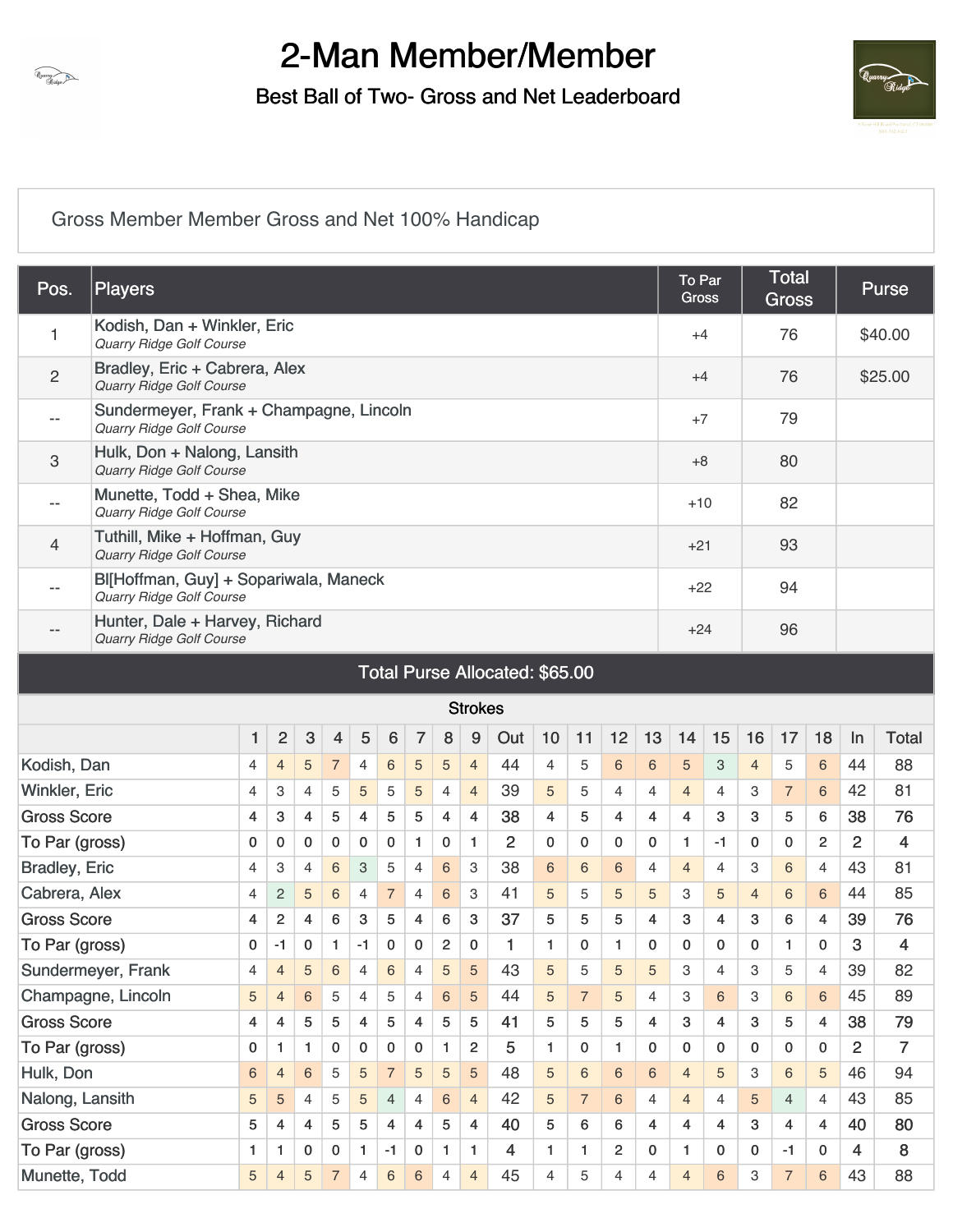

Best Ball of Two- Gross and Net Leaderboard



| Shea, Mike           | 4              | $\overline{4}$ | 5              | 5              | 4            | $\overline{7}$ | 6              | 6              | $\overline{4}$ | 45 | 4           | 5              | 6              | 6           | 5              | 5              | 3              | $\overline{7}$ | 4              | 45 | 90  |
|----------------------|----------------|----------------|----------------|----------------|--------------|----------------|----------------|----------------|----------------|----|-------------|----------------|----------------|-------------|----------------|----------------|----------------|----------------|----------------|----|-----|
| <b>Gross Score</b>   | 4              | 4              | 5              | 5              | 4            | 6              | 6              | 4              | 4              | 42 | 4           | 5              | 4              | 4           | $\overline{4}$ | 5              | 3              | 7              | 4              | 40 | 82  |
| To Par (gross)       | 0              | 1              | 1              | 0              | $\mathbf{0}$ | 1              | 2              | $\Omega$       | 1              | 6  | $\mathbf 0$ | $\mathbf{0}$   | 0              | $\mathbf 0$ |                |                | 0              | $\overline{2}$ | $\mathbf 0$    | 4  | 10  |
| <b>Tuthill, Mike</b> | 5              | 3              | 6              | 5              | 4            | $\overline{7}$ | 6              | 6              | $\overline{4}$ | 46 | 6           | $\overline{7}$ | 6              | 5           | 5              | 6              | 5              | 5              | 6              | 51 | 97  |
| Hoffman, Guy         | 5              | $\overline{4}$ | 6              | $\overline{7}$ | 5            | $\overline{7}$ | 6              | 6              | $\overline{4}$ | 50 | 5           | 6              | 6              | 4           | 5              | 6              | $\overline{4}$ | $\overline{7}$ | 6              | 49 | 99  |
| <b>Gross Score</b>   | 5              | 3              | 6              | 5              | 4            | 7              | 6              | 6              | $\overline{4}$ | 46 | 5           | 6              | 6              | 4           | 5              | 6              | 4              | 5              | 6              | 47 | 93  |
| To Par (gross)       | 1.             | $\mathbf 0$    | 2              | $\mathbf 0$    | $\mathbf{0}$ | $\overline{2}$ | $\overline{2}$ | 2              | 1              | 10 | 1           | 1              | $\overline{2}$ | $\mathbf 0$ | $\overline{2}$ | $\overline{2}$ |                | $\Omega$       | $\overline{2}$ | 11 | 21  |
| Bl[Hoffman, Guy]     | 5              | $\overline{4}$ | 6              | $\overline{7}$ | 5            | $\overline{7}$ | 6              | 6              | $\overline{4}$ | 50 | 5           | 6              | 6              | 4           | 5              | 6              | $\overline{4}$ | $\overline{7}$ | 6              | 49 | 99  |
| Sopariwala, Maneck   | 5              | 5              | 6              | $\overline{7}$ | 5            | $\overline{7}$ | 6              | 6              | 5              | 52 | 4           | $\overline{7}$ | 6              | 5           | $\overline{4}$ | 5              | 2              | $\overline{7}$ | 6              | 46 | 98  |
| <b>Gross Score</b>   | 5              | 4              | 6              | $\overline{7}$ | 5            | 7              | 6              | 6              | $\overline{4}$ | 50 | 4           | 6              | 6              | 4           | $\overline{4}$ | 5              | $\overline{2}$ | 7              | 6              | 44 | 94  |
| To Par (gross)       | $\mathbf{1}$   | 1              | $\overline{2}$ | $\overline{2}$ | 1            | 2              | $\overline{2}$ | $\overline{2}$ | 1              | 14 | $\mathbf 0$ | 1              | 2              | $\mathbf 0$ |                |                | $-1$           | $\overline{2}$ | $\overline{2}$ | 8  | 22  |
| Hunter, Dale         | 6              | 5              | 6              | 6              | 5            | $\overline{7}$ | 6              | 5              | $\overline{4}$ | 50 | 6           | $\overline{7}$ | 6              | 5           | 3              | 6              | $\overline{4}$ | $\overline{7}$ | 6              | 50 | 100 |
| Harvey, Richard      | 6              | 3              | 6              | $\overline{7}$ | 6            | $\overline{7}$ | 6              | 5              | 5              | 51 | 5           | $\overline{7}$ | 6              | 6           | $\overline{4}$ | 5              | 5              | $\overline{7}$ | 6              | 51 | 102 |
| <b>Gross Score</b>   | 6              | 3              | 6              | 6              | 5            | 7              | 6              | 5              | 4              | 48 | 5           | 7              | 6              | 5           | 3              | 5              | 4              | $\overline{7}$ | 6              | 48 | 96  |
| To Par (gross)       | $\overline{2}$ | 0              | $\overline{2}$ |                | 1.           | $\overline{2}$ | $\overline{2}$ |                | 1              | 12 |             | $\overline{c}$ | 2              |             | 0              |                |                | $\overline{2}$ | $\overline{2}$ | 12 | 24  |
|                      |                |                |                |                |              |                |                |                |                |    |             |                |                |             |                |                |                |                |                |    |     |

Starting Hole Start Hole Eagle or Better Eagle Birdie Par Bogey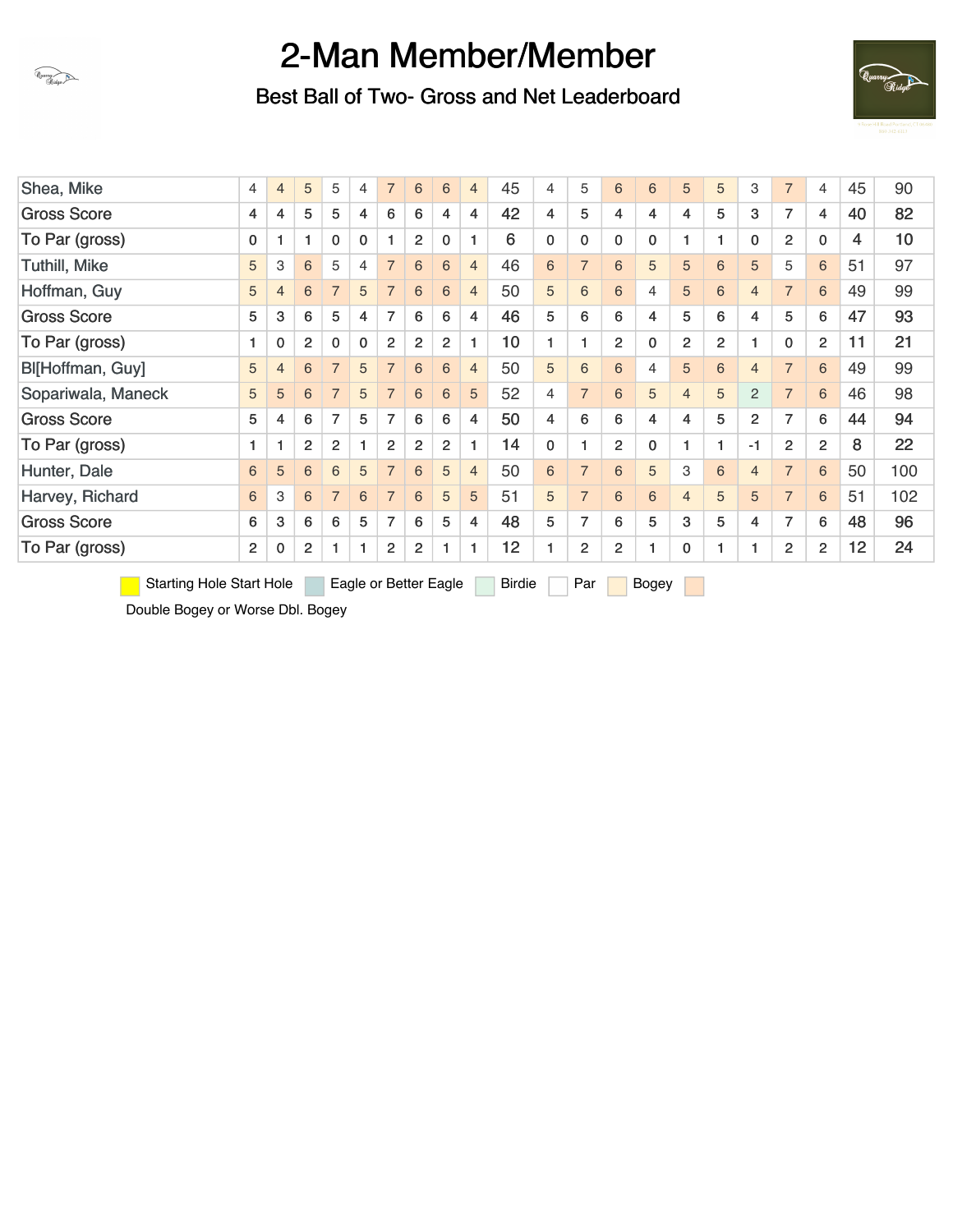

Best Ball of Two- Gross and Net Leaderboard



#### [Net Member Member Gross and Net 100% Handicap](https://static.golfgenius.com/v2tournaments/8450191079000521229?called_from=&round_index=1)

| Pos.              | <b>Players</b>                                                             |                                                                |                           |                              |                |                           |                |                           |                |                |      |                |                |                      |                 |                      | To Par<br><b>Net</b> |                |                      | <b>Total</b><br><b>Net</b> |       | <b>Purse</b> |            |
|-------------------|----------------------------------------------------------------------------|----------------------------------------------------------------|---------------------------|------------------------------|----------------|---------------------------|----------------|---------------------------|----------------|----------------|------|----------------|----------------|----------------------|-----------------|----------------------|----------------------|----------------|----------------------|----------------------------|-------|--------------|------------|
| 1                 | Sundermeyer, Frank + Champagne, Lincoln<br><b>Quarry Ridge Golf Course</b> |                                                                |                           |                              |                |                           |                |                           |                |                |      |                |                |                      |                 |                      | $-7$                 |                |                      | 65                         |       | \$25.00      |            |
| $\overline{c}$    | Bl[Hoffman, Guy] + Sopariwala, Maneck<br>Quarry Ridge Golf Course          |                                                                |                           |                              |                |                           |                |                           |                |                |      |                |                |                      |                 |                      | $-5$                 |                |                      | 67                         |       | \$15.00      |            |
|                   | Hulk, Don + Nalong, Lansith<br>Quarry Ridge Golf Course                    |                                                                |                           |                              |                |                           |                |                           |                |                |      |                |                |                      |                 |                      | $-4$                 |                |                      | 68                         |       |              |            |
| $-$               | Kodish, Dan + Winkler, Eric<br>Quarry Ridge Golf Course                    |                                                                |                           |                              |                |                           |                |                           |                |                |      |                |                |                      |                 |                      | $-4$                 |                |                      | 68                         |       |              |            |
| $-$               | Bradley, Eric + Cabrera, Alex<br><b>Quarry Ridge Golf Course</b>           |                                                                |                           |                              |                |                           |                |                           |                |                |      |                |                |                      |                 |                      | $-4$                 |                |                      | 68                         |       |              |            |
| 3                 | Munette, Todd + Shea, Mike<br>Quarry Ridge Golf Course                     |                                                                |                           |                              |                |                           |                |                           |                |                |      |                |                |                      |                 |                      | $-3$                 |                |                      | 69                         |       |              |            |
| 4                 | Hunter, Dale + Harvey, Richard<br>Quarry Ridge Golf Course                 |                                                                |                           |                              |                |                           |                |                           |                |                |      |                |                |                      |                 |                      | $-2$                 |                |                      | 70                         |       |              |            |
| $-$               | Quarry Ridge Golf Course                                                   | Tuthill, Mike + Hoffman, Guy<br>Total Purse Allocated: \$40.00 |                           |                              |                |                           |                |                           |                |                |      |                |                |                      |                 |                      | $-2$                 |                |                      | 70                         |       |              |            |
|                   |                                                                            |                                                                |                           |                              |                |                           |                |                           |                |                |      |                |                |                      |                 |                      |                      |                |                      |                            |       |              |            |
|                   |                                                                            |                                                                |                           |                              |                |                           |                |                           |                | <b>Strokes</b> |      |                |                |                      |                 |                      |                      |                |                      |                            |       |              |            |
|                   |                                                                            | 1                                                              | $\overline{2}$            | $\sqrt{3}$                   | $\overline{4}$ | 5                         | 6              | $\overline{7}$            | 8              | 9              | Out  | 10             | 11             | 12                   | 13              | 14                   | 15                   | 16             | 17                   | 18                         | $\ln$ | <b>Total</b> | <b>Net</b> |
|                   | Sundermeyer, Frank (6)                                                     | 4                                                              | $\overline{4}$            | 5                            | $\,6\,$        | $\overline{4}$            | $\,$ 6 $\,$    | $\overline{4}$            | 5              | 5              | 43   | 5              | 5              | 5                    | 5               | 3                    | 4                    | 3              | 5                    | $\overline{4}$             | 39    | 82           | 76         |
|                   | Champagne, Lincoln (17)                                                    | $5^{\degree}$                                                  | $\overline{4}$            | $6\phantom{1}6$              | $\sqrt{5}$     | $4^{\degree}$             | 5              | $\overline{4}$            | 6              | 5              | 44   | 5              | $\overline{7}$ | 5                    | $\overline{4}$  | 3                    | $\overline{7}$       | 3              | 6                    | 6                          | 46    | 90           | 73         |
| <b>Net Score</b>  |                                                                            | 4                                                              | $\mathbf{3}$              | $\overline{4}$               | 5              | 3                         | 4              | 3                         | $\overline{4}$ | $\overline{4}$ | 34   | 4              | 5              | 4                    | 3               | $\overline{2}$       | $\overline{4}$       | $\overline{2}$ | 4                    | 3                          | 31    | 65           |            |
| To Par (net)      |                                                                            | 0                                                              | $\mathbf 0$               | 0                            | 0              | $-1$                      | $-1$           | $-1$                      | 0              | $\mathbf{1}$   | $-2$ | 0              | 0              | 0                    | $-1$            | $-1$                 | 0                    | -1             | $-1$                 | $-1$                       | $-5$  | $-7$         |            |
|                   | Bl[Hoffman, Guy] (24)                                                      | $5^{\degree}$                                                  | $\overline{4}$            | $\overline{6}$               | $\overline{7}$ | 5                         | $\overline{7}$ | $\overline{6}$            | $\overline{6}$ | $\overline{4}$ | 50   | 5              | 6              | $\overline{6}$       | $\overline{4}$  | 5                    | $\overline{7}$       | 4              | $7^{\bullet\bullet}$ | $\overline{6}$             | 50    | 100          | 76         |
|                   | Sopariwala, Maneck (29)                                                    | $5^{\circ}$                                                    | 5 <sup>°</sup>            | $\overline{6}$ <sup>**</sup> | $\overline{7}$ | 5                         | 8 <sup>°</sup> | $7^{\circ}$               | $6^{\bullet}$  | $6^{\circ}$    | 55   | $\overline{4}$ | $7^{11}$       | $7^{\bullet\bullet}$ | 5               | $4^{\bullet\bullet}$ | 5                    | $\overline{2}$ | $7^{\bullet\bullet}$ | $8^{\bullet}$              | 49    | 104          | 75         |
| <b>Net Score</b>  |                                                                            | 3                                                              | 3                         | 4                            | $\,6\,$        | 4                         | 6              | 4                         | 4              | 3              | 37   | 3              | 5              | $\overline{4}$       | 3               | $\overline{2}$       | 3                    | 1              | 5                    | 4                          | 30    | 67           |            |
| To Par (net)      |                                                                            | -1                                                             | 0                         | 0                            | 1              | 0                         | 1              | $\mathbf 0$               | 0              | 0              | 1    | $-1$           | 0              | 0                    | -1              | $-1$                 | $-1$                 | $-2$           | 0                    | 0                          | $-6$  | $-5$         |            |
| Hulk, Don (14)    |                                                                            | 6                                                              | $\overline{4}$            | $6\phantom{1}6$              | 5              | 5                         | 8              | $\mathbf 5$               | 5              | 6              | 50   | 5              | 6              |                      | 6               | 4                    | 5                    | З              | 6                    | 5                          | 47    | 97           | 83         |
|                   | Nalong, Lansith (9)                                                        | 5                                                              | 5                         | $\overline{4}$               | $\sqrt{5}$     | 5                         | $\overline{4}$ | 4 <sup>°</sup>            | 6 <sup>°</sup> | $\overline{4}$ | 42   | 5              | $\overline{7}$ | 6                    | $\overline{4}$  | $\overline{4}$       | $\overline{4}$       | 5              | $\overline{4}$       | $\overline{4}$             | 43    | 85           | 76         |
| <b>Net Score</b>  |                                                                            | 5                                                              | $\overline{4}$            | 3                            | 5              | $\overline{\mathbf{4}}$   | 4              | $\ensuremath{\mathsf{3}}$ | 4              | 3              | 35   | $\overline{4}$ | 5              | 5                    | $\overline{4}$  | 3                    | 3                    | 3              | 3                    | 3                          | 33    | 68           |            |
| To Par (net)      |                                                                            | 1                                                              | $\mathbf{1}$              | $-1$                         | 0              | 0                         | $-1$           | $-1$                      | $\bf{0}$       | 0              | $-1$ | 0              | 0              | $\mathbf{1}$         | 0               | $\mathbf 0$          | $-1$                 | $\mathbf 0$    | $-2$                 | $-1$                       | $-3$  | $-4$         |            |
| Kodish, Dan (11)  |                                                                            | 4 <sup>°</sup>                                                 | $\overline{4}$            | 5 <sup>°</sup>               | $\overline{7}$ | $\overline{4}$            | 6              | $5^{\degree}$             | $\sqrt{5}$     | $\overline{4}$ | 44   | 4              | 5              | 7 <sup>°</sup>       | $6\phantom{1}6$ | $6\phantom{a}$       | $\mathbf{3}$         | $\overline{4}$ | 5 <sup>°</sup>       | $\overline{7}$             | 47    | 91           | 80         |
| Winkler, Eric (3) |                                                                            | 4                                                              | 3                         | $\overline{4}$               | 5              | 5                         | 5              | 5 <sup>1</sup>            | $\overline{4}$ | $\overline{4}$ | 39   | 5              | 5              | $\overline{4}$       | 4               | $\overline{4}$       | 4                    | 3              | $\overline{7}$       | 6                          | 42    | 81           | 78         |
| <b>Net Score</b>  |                                                                            | 3                                                              | $\mathbf{3}$              | $\overline{4}$               | 5              | $\overline{\mathbf{4}}$   | 5              | $\overline{4}$            | $\overline{4}$ | 3              | 35   | $\overline{4}$ | 4              | 3                    | $\overline{4}$  | 4                    | $\overline{c}$       | 3              | $\overline{4}$       | 5                          | 33    | 68           |            |
| To Par (net)      |                                                                            | $-1$                                                           | $\mathbf 0$               | 0                            | 0              | 0                         | 0              | 0                         | 0              | $\mathbf{0}$   | $-1$ | $\mathbf{0}$   | $-1$           | $-1$                 | $\mathbf 0$     | $\mathbf{1}$         | $-2$                 | $\mathbf 0$    | $-1$                 | 1.                         | $-3$  | $-4$         |            |
| Bradley, Eric (6) |                                                                            | 4                                                              | $\ensuremath{\mathsf{3}}$ | 4 <sup>°</sup>               | $\,6\,$        | $\ensuremath{\mathsf{3}}$ | 5              | 4 <sup>°</sup>            | 6 <sup>°</sup> | $\mathbf{3}$   | 38   | 6              | 6              | 6                    | $\overline{4}$  | $\overline{4}$       | 4                    | 3              | 6                    | $\overline{4}$             | 43    | 81           | 75         |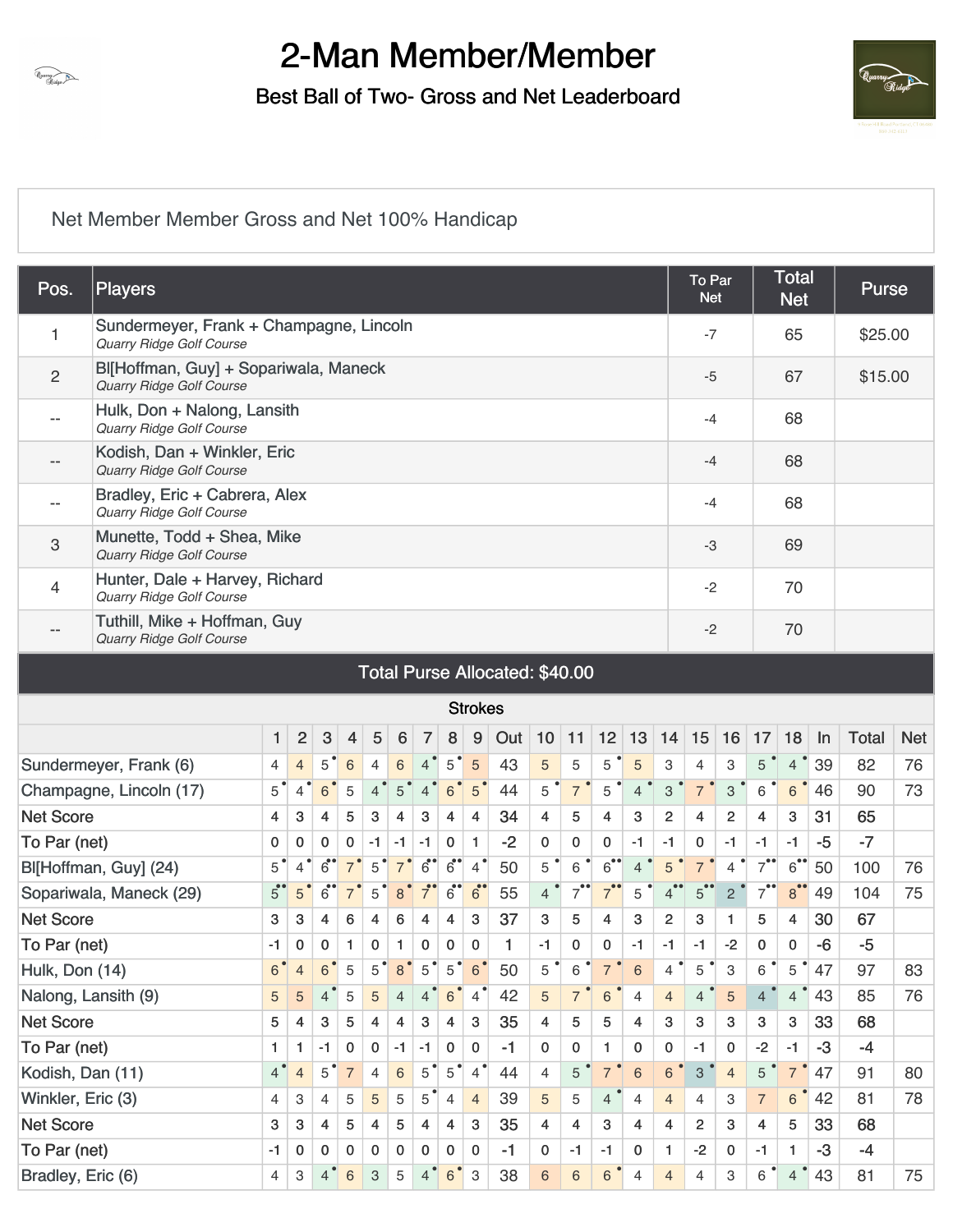

Best Ball of Two- Gross and Net Leaderboard



| Cabrera, Alex (8)    | $\overline{4}$ | $\overline{2}$ | 5              | 6              | $\overline{4}$ | $\overline{7}$   | $4^{\degree}$               | $6^{\degree}$               | 3              | 41       | 5                    | 5              | 5                 | 5              | 3              | 5              | $\overline{4}$       | 6                    | 6                 | 44       | 85   | 77 |
|----------------------|----------------|----------------|----------------|----------------|----------------|------------------|-----------------------------|-----------------------------|----------------|----------|----------------------|----------------|-------------------|----------------|----------------|----------------|----------------------|----------------------|-------------------|----------|------|----|
| <b>Net Score</b>     | $\overline{4}$ | $\overline{2}$ | 3              | 6              | 3              | 5                | 3                           | 5                           | 2              | 33       | 5                    | 4              | 4                 | 4              | 3              | 4              | 3                    | 5                    | 3                 | 35       | 68   |    |
| To Par (net)         | $\mathbf{0}$   | $-1$           | $-1$           | $\mathbf{1}$   | $-1$           | $\mathbf 0$      | $-1$                        | 1                           | $-1$           | -3       | 1                    | $-1$           | $\mathbf 0$       | $\mathbf{0}$   | 0              | 0              | $\mathbf 0$          | 0                    | $-1$              | $-1$     | -4   |    |
| Munette, Todd (9)    | 5              | $\overline{4}$ | 5              | $\overline{7}$ | $\overline{4}$ | $6\phantom{1}$   | 6 <sup>°</sup>              | 4 <sup>o</sup>              | $\overline{4}$ | 45       | $\overline{4}$       | 5              | $\overline{4}$    | $\overline{4}$ | $\overline{4}$ | $6\phantom{1}$ | 3                    | $\overline{7}$       | $\overline{7}$    | 44       | 89   | 80 |
| Shea, Mike (15)      | 4 <sup>°</sup> | $\overline{4}$ | $5^{\circ}$    | 5              | $\overline{4}$ | $7^{\circ}$      | $6\phantom{1}$              | 6                           | $\overline{4}$ | 45       | $\overline{4}$       | 5              | 6                 | 6              | 5              | 5              | 3                    | $\overline{7}$       | $\overline{4}$    | 45       | 90   | 75 |
| <b>Net Score</b>     | 3              | $\overline{4}$ | 4              | 5              | 3              | 6                | 5                           | 3                           | 3              | 36       | 3                    | 4              | 3                 | 4              | 4              | 4              | $\overline{2}$       | 6                    | 3                 | 33       | 69   |    |
| To Par (net)         | $-1$           | 1              | $\mathbf{0}$   | 0              | $-1$           | 1                | 1                           | $-1$                        | $\mathbf{0}$   | $\Omega$ | $-1$                 | $-1$           | $-1$              | $\Omega$       | 1              | $\Omega$       | $-1$                 |                      | $-1$              | $-3$     | $-3$ |    |
| Hunter, Dale (21)    | 6 <sup>°</sup> | $5^{\circ}$    | 6              | 6              | 5              | $\overline{7}$   | $6^{\bullet}$               | 5                           | 4              | 50       | 6                    | $\overline{7}$ | 7 <sup>°</sup>    | 5              | 3              | 6              | 4                    | $\overline{7}$       | $6$ <sup>**</sup> | 51       | 101  | 80 |
| Harvey, Richard (36) | $\overline{8}$ | $3^{\circ}$    | $\overline{7}$ | $\overline{7}$ | $6^{\bullet}$  | $\overline{7}$   | $6^{\bullet}$               | $5^{\circ}$                 | $6^{\circ}$    | 55       | $5^{\bullet\bullet}$ | 9 <sup>°</sup> | 6                 | $6^{\circ}$    | 4              | $5^{\degree}$  | $6^{\bullet\bullet}$ | 8 <sup>o</sup>       | 8 <sup>°</sup>    | 57       | 112  | 76 |
| <b>Net Score</b>     | 5              | 1.             | 5              | 5              | $\overline{4}$ | 5                | $\overline{4}$              | 3                           | 3              | 35       | 3                    | 6              | 4                 | 4              | $\overline{c}$ | 3              | 3                    | 6                    | $\overline{4}$    | 35       | 70   |    |
| To Par (net)         | 1.             | $-2$           | 1.             | 0              | 0              | 0                | $\mathbf 0$                 | $-1$                        | $\mathbf 0$    | $-1$     | $-1$                 | 1              | $\mathbf{0}$      | $\mathbf{0}$   | $-1$           | $-1$           | $\mathbf 0$          |                      | $\mathbf{0}$      | $-1$     | $-2$ |    |
| Tuthill, Mike (23)   | $5^{\degree}$  | 3              | 6              | 5              | $\overline{4}$ | $\boldsymbol{8}$ | $\overline{6}$ <sup>*</sup> | $\overline{6}$ <sup>*</sup> | 4              | 47       | $7^{1}$              | $\overline{7}$ | $7^{\circ}$       | 5              | 5              | $\overline{7}$ | 6                    | 5 <sup>o</sup>       | 8 <sup>o</sup>    | 57       | 104  | 81 |
| Hoffman, Guy (24)    | $5^{\circ}$    | $\overline{4}$ | $6$ °          | $\overline{7}$ | 5              | $\overline{7}$   | $6^{\bullet}$               | $\overline{6}$ <sup>*</sup> | $\overline{4}$ | 50       | 5                    | 6              | $6$ <sup>**</sup> | 4              | 5              | $\overline{7}$ | $\overline{4}$       | $7^{\bullet\bullet}$ | $6$ <sup>**</sup> | 50       | 100  | 76 |
| <b>Net Score</b>     | $\overline{4}$ | $\overline{2}$ | 4              | $\overline{4}$ | 3              | 6                | $\overline{4}$              | 4                           | 3              | 34       | $\overline{4}$       | 5              | 4                 | 3              | 4              | 6              | 3                    | 3                    | $\overline{4}$    | 36       | 70   |    |
| To Par (net)         | $\mathbf{0}$   | $-1$           | $\mathbf{0}$   | $-1$           | $-1$           | 1                | $\mathbf 0$                 | $\mathbf 0$                 | $\mathbf 0$    | $-2$     | 0                    | $\mathbf 0$    | $\mathbf 0$       | $-1$           |                | 2              | 0                    | $-2$                 | $\mathbf 0$       | $\bf{0}$ | $-2$ |    |
|                      |                |                |                |                |                |                  |                             |                             |                |          |                      |                |                   |                |                |                |                      |                      |                   |          |      |    |

Starting Hole Start Hole Eagle or Better Eagle Birdie Par Bogey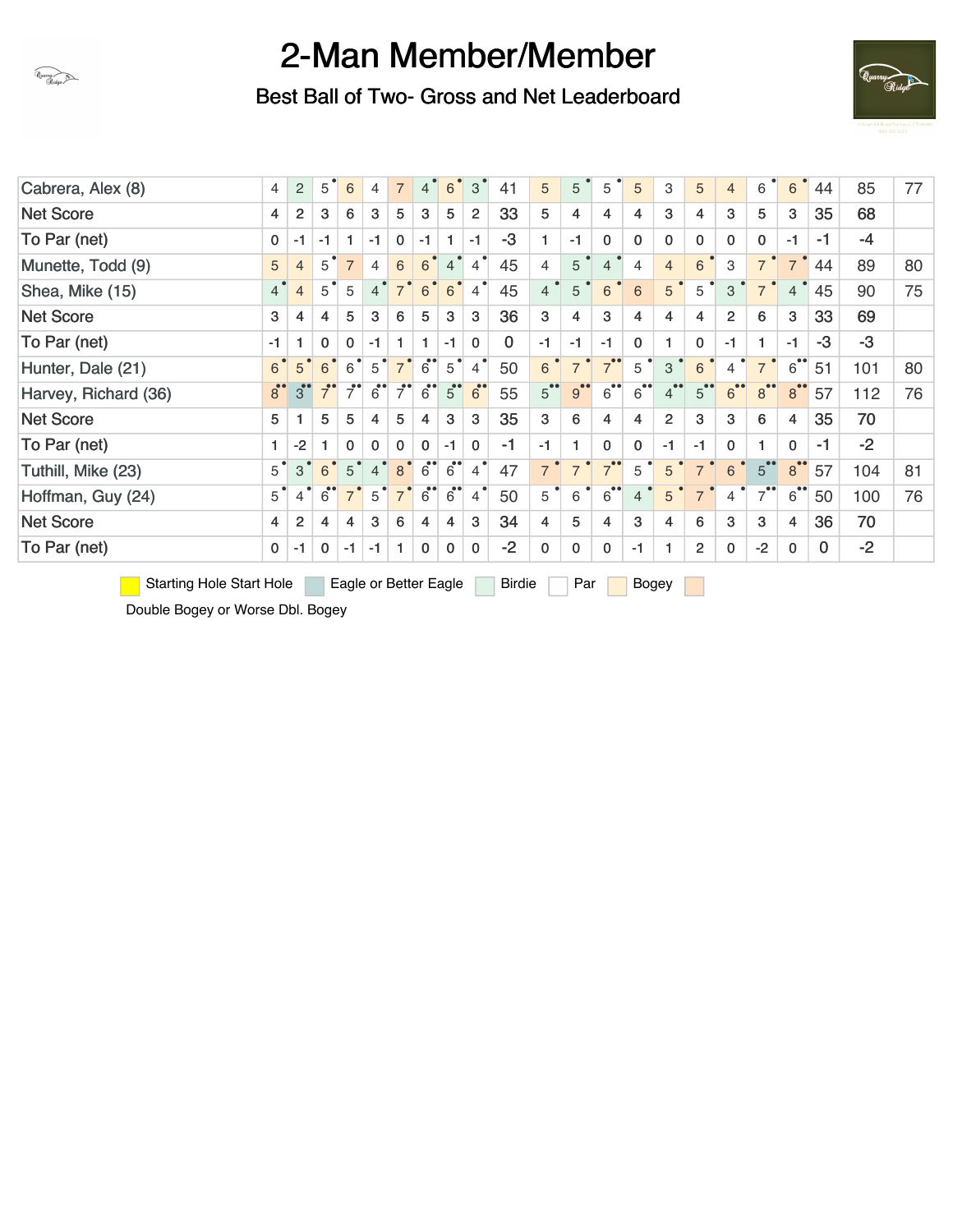

Best Ball of Two- Gross and Net Leaderboard



#### [Gross Skins - Gross Skins](https://static.golfgenius.com/v2tournaments/8450191092220967439?called_from=&round_index=1)

| Player                                           | <b>Skins</b> | <b>Purse</b> | <b>Details</b>            |
|--------------------------------------------------|--------------|--------------|---------------------------|
| Cabrera, Alex<br>Quarry Ridge Golf Course        | 2            | \$8.33       | Birdie on 2, Par on 9     |
| <b>Winkler, Eric</b><br>Quarry Ridge Golf Course | 2            | \$8.33       | Par on 8, Par on 12       |
| Nalong, Lansith<br>Quarry Ridge Golf Course      | 2            | \$8.33       | Birdie on 6, Birdie on 17 |

#### Total Purse Allocated: \$24.99

| <b>Hole</b>        | Par            | <b>Score</b>                    |   |                                                |                           | Won            |                 |                       |                |            |                |                |    |                |                                                 | <b>Tie</b> |                |    |                |                |                |              |                |
|--------------------|----------------|---------------------------------|---|------------------------------------------------|---------------------------|----------------|-----------------|-----------------------|----------------|------------|----------------|----------------|----|----------------|-------------------------------------------------|------------|----------------|----|----------------|----------------|----------------|--------------|----------------|
| $\mathbf{1}$       | $\overline{4}$ | 4                               |   |                                                |                           |                |                 |                       |                |            |                |                |    |                | Cabrera, Alex, Sundermeyer, Frank and 1 other   |            |                |    |                |                |                |              |                |
| $\overline{2}$     | 3              | $\overline{c}$                  |   |                                                |                           |                | Cabrera, Alex   |                       |                |            |                |                |    |                |                                                 |            |                |    |                |                |                |              |                |
| 3                  | $\overline{4}$ | 4                               |   |                                                |                           |                |                 |                       |                |            |                |                |    |                | Nalong, Lansith and Winkler, Eric               |            |                |    |                |                |                |              |                |
| 4                  | 5              | 5                               |   |                                                |                           |                |                 |                       |                |            |                |                |    |                | Nalong, Lansith and Winkler, Eric               |            |                |    |                |                |                |              |                |
| 5                  | 4              | 4                               |   |                                                |                           |                |                 |                       |                |            |                |                |    |                | Cabrera, Alex and Sundermeyer, Frank            |            |                |    |                |                |                |              |                |
| 6                  | 5              | $\overline{4}$                  |   |                                                |                           |                | Nalong, Lansith |                       |                |            |                |                |    |                |                                                 |            |                |    |                |                |                |              |                |
| $\overline{7}$     | $\overline{4}$ | $\overline{4}$                  |   |                                                |                           |                |                 |                       |                |            |                |                |    |                | Cabrera, Alex, Nalong, Lansith and 1 other      |            |                |    |                |                |                |              |                |
| 8                  | $\overline{4}$ | $\overline{4}$                  |   |                                                |                           |                | Winkler, Eric   |                       |                |            |                |                |    |                |                                                 |            |                |    |                |                |                |              |                |
| 9                  | 3              | 3                               |   |                                                |                           |                | Cabrera, Alex   |                       |                |            |                |                |    |                |                                                 |            |                |    |                |                |                |              |                |
| 10                 | 4              | 5                               |   |                                                |                           |                |                 |                       |                |            |                |                |    |                | Cabrera, Alex, Nalong, Lansith and 2 other      |            |                |    |                |                |                |              |                |
| 11                 | 5              | 5                               |   |                                                |                           |                |                 |                       |                |            |                |                |    |                | Cabrera, Alex, Sundermeyer, Frank and 1 other   |            |                |    |                |                |                |              |                |
| 12                 | 4              | 4                               |   |                                                |                           |                | Winkler, Eric   |                       |                |            |                |                |    |                |                                                 |            |                |    |                |                |                |              |                |
| 13                 | $\overline{4}$ | $\overline{4}$                  |   |                                                |                           |                |                 |                       |                |            |                |                |    |                | Nalong, Lansith and Winkler, Eric               |            |                |    |                |                |                |              |                |
| 14                 | 3              | 3                               |   |                                                |                           |                |                 |                       |                |            |                |                |    |                | Cabrera, Alex and Sundermeyer, Frank            |            |                |    |                |                |                |              |                |
| 15                 | 4              | 4                               |   |                                                |                           |                |                 |                       |                |            |                |                |    |                | Nalong, Lansith, Sundermeyer, Frank and 1 other |            |                |    |                |                |                |              |                |
| 16                 | 3              | 3                               |   |                                                |                           |                |                 |                       |                |            |                |                |    |                | Sundermeyer, Frank and Winkler, Eric            |            |                |    |                |                |                |              |                |
| 17                 | 5              | 4                               |   |                                                |                           |                | Nalong, Lansith |                       |                |            |                |                |    |                |                                                 |            |                |    |                |                |                |              |                |
| 18                 | 4              | 4                               |   |                                                |                           |                |                 |                       |                |            |                |                |    |                | Nalong, Lansith and Sundermeyer, Frank          |            |                |    |                |                |                |              |                |
|                    |                |                                 | 1 | $\overline{2}$                                 | $\ensuremath{\mathsf{3}}$ | $\overline{4}$ | 5               | 6                     | $\overline{7}$ | 8          | 9              | Out            | 10 | 11             | 12                                              | 13         | 14             | 15 | 16             | 17             | 18             | ln           | <b>Total</b>   |
| Cabrera, Alex      |                |                                 | 4 | $\left( \begin{matrix} 2 \end{matrix} \right)$ | $\overline{5}$            | $\,6\,$        | $\overline{4}$  | $\overline{7}$        | $\overline{4}$ | 6          | $\sqrt{3}$     | $\overline{c}$ | 5  | 5              | 5                                               | $\sqrt{5}$ | 3              | 5  | $\overline{4}$ | 6              | 6              | $\mathbf 0$  | $\overline{c}$ |
| Winkler, Eric      |                |                                 | 4 | 3                                              | 4                         | 5              | 5               | 5                     | 5              | $\sqrt{4}$ | $\overline{4}$ | 1              | 5  | 5              | $\sqrt{4}$                                      | 4          | $\overline{4}$ | 4  | З              | $\overline{7}$ | 6              | $\mathbf{1}$ | $\overline{c}$ |
| Nalong, Lansith    |                |                                 | 5 | 5                                              | 4                         | 5              | $\overline{5}$  | $\curvearrowleft$     | 4              | 6          | $\overline{4}$ | 1              | 5  | $\overline{7}$ | 6                                               | 4          | $\overline{4}$ | 4  | 5              | $\sqrt{4}$     | $\overline{4}$ | $\mathbf{1}$ | $\overline{c}$ |
| Sundermeyer, Frank |                |                                 | 4 | $\overline{4}$                                 | 5                         | $\,6\,$        | $\overline{4}$  | 6                     | 4              | 5          | 6              | 0              | 5  | 5              | 5                                               | 5          | 3              | 4  | 3              | 5              | 4              | $\mathbf 0$  | $\overline{0}$ |
|                    |                | <b>Starting Hole Start Hole</b> |   |                                                |                           |                |                 | Eagle or Better Eagle |                |            |                | <b>Birdie</b>  |    | Par            | <b>Bogey</b>                                    |            |                |    |                |                |                |              |                |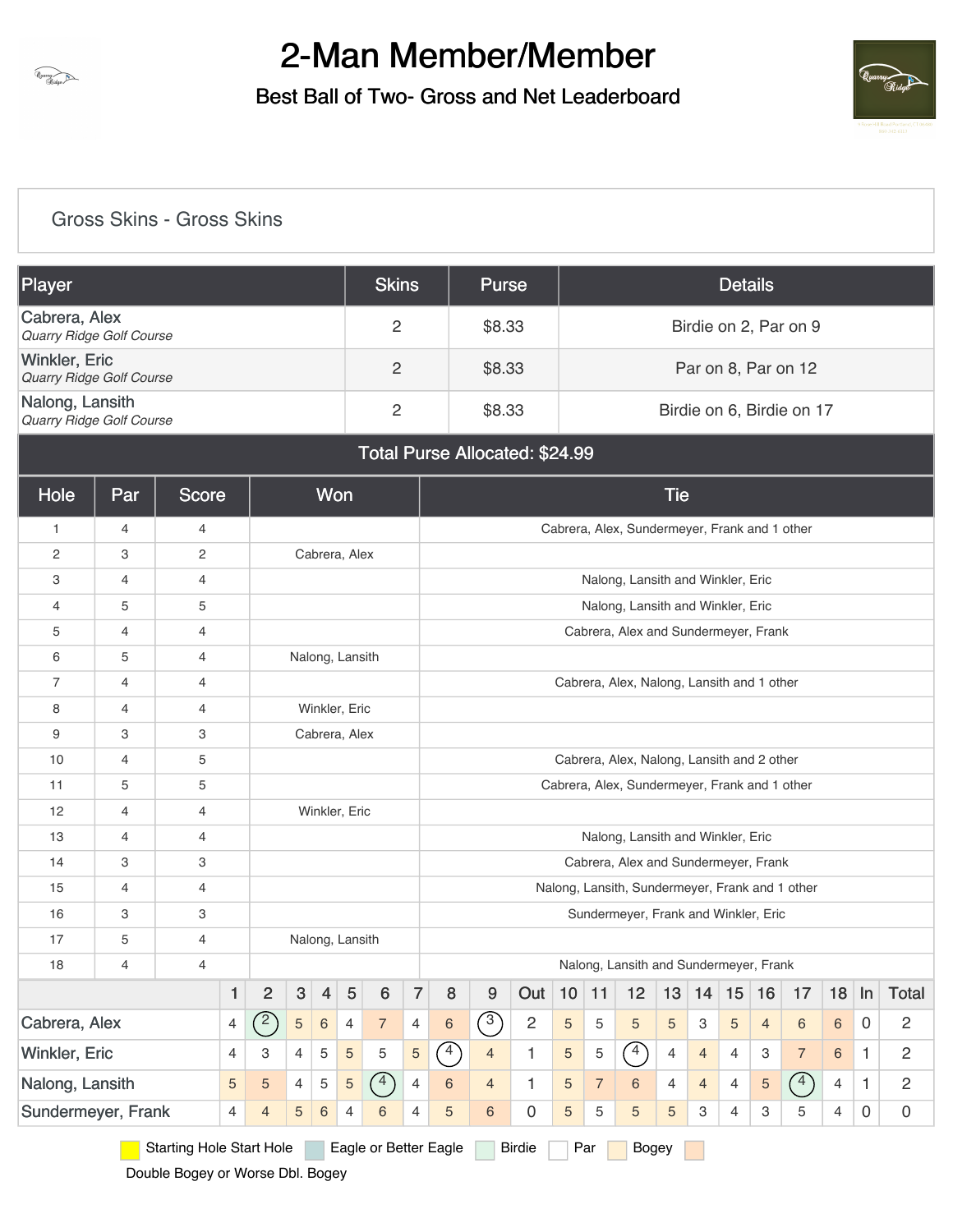

Best Ball of Two- Gross and Net Leaderboard



#### [Net Skins - Net Skins](https://static.golfgenius.com/v2tournaments/8450191121513986576?called_from=&round_index=1)

| Player                                                  | <b>Skins</b>   | <b>Purse</b> | <b>Details</b>          |
|---------------------------------------------------------|----------------|--------------|-------------------------|
| Harvey, Richard<br><b>Quarry Ridge Golf Course</b>      | $\overline{2}$ | \$18.57      | Eagle on 2, Birdie on 8 |
| Kodish, Dan<br>Quarry Ridge Golf Course                 |                | \$9.29       | Eagle on 15             |
| <b>Winkler, Eric</b><br>Quarry Ridge Golf Course        |                | \$9.29       | Birdie on 12            |
| Cabrera, Alex<br><b>Quarry Ridge Golf Course</b>        |                | \$9.29       | Birdie on 9             |
| Sopariwala, Maneck<br><b>Quarry Ridge Golf Course</b>   |                | \$9.29       | Eagle on 16             |
| <b>Tuthill, Mike</b><br><b>Quarry Ridge Golf Course</b> |                | \$9.29       | Birdie on 4             |

Total Purse Allocated: \$65.02

| Hole                 | Par | <b>Score</b> |                |                |              | <b>Won</b>         |                |         |                |            |                           |                |                                |                                   |                | <b>Tie</b> |                                    |                                                 |                |    |                       |              |                |
|----------------------|-----|--------------|----------------|----------------|--------------|--------------------|----------------|---------|----------------|------------|---------------------------|----------------|--------------------------------|-----------------------------------|----------------|------------|------------------------------------|-------------------------------------------------|----------------|----|-----------------------|--------------|----------------|
| 1                    | 4   | 3            |                |                |              |                    |                |         |                |            |                           |                |                                |                                   |                |            |                                    | Kodish, Dan and Sopariwala, Maneck              |                |    |                       |              |                |
| 2                    | 3   | 1            |                |                |              | Harvey, Richard    |                |         |                |            |                           |                |                                |                                   |                |            |                                    |                                                 |                |    |                       |              |                |
| 3                    | 4   | 3            |                |                |              |                    |                |         |                |            |                           |                |                                |                                   |                |            |                                    | Bradley, Eric and Nalong, Lansith               |                |    |                       |              |                |
| 4                    | 5   | 4            |                |                |              | Tuthill, Mike      |                |         |                |            |                           |                |                                |                                   |                |            |                                    |                                                 |                |    |                       |              |                |
| 5                    | 4   | 3            |                |                |              |                    |                |         |                |            |                           |                |                                |                                   |                |            |                                    | Bradley, Eric, Champagne, Lincoln and 1 other   |                |    |                       |              |                |
| 6                    | 5   | 4            |                |                |              |                    |                |         |                |            |                           |                |                                |                                   |                |            |                                    | Champagne, Lincoln and Nalong, Lansith          |                |    |                       |              |                |
| $\overline{7}$       | 4   | 3            |                |                |              |                    |                |         |                |            |                           |                |                                |                                   |                |            |                                    | Bradley, Eric, Cabrera, Alex and 3 other        |                |    |                       |              |                |
| 8                    | 4   | 3            |                |                |              | Harvey, Richard    |                |         |                |            |                           |                |                                |                                   |                |            |                                    |                                                 |                |    |                       |              |                |
| 9                    | 3   | 2            |                |                |              | Cabrera, Alex      |                |         |                |            |                           |                |                                |                                   |                |            |                                    |                                                 |                |    |                       |              |                |
| 10                   | 4   | 3            |                |                |              |                    |                |         |                |            |                           |                |                                |                                   |                |            |                                    | Harvey, Richard and Sopariwala, Maneck          |                |    |                       |              |                |
| 11                   | 5   | 4            |                |                |              |                    |                |         |                |            |                           |                |                                |                                   |                |            |                                    | Cabrera, Alex and Kodish, Dan                   |                |    |                       |              |                |
| 12                   | 4   | 3            |                |                |              | Winkler, Eric      |                |         |                |            |                           |                |                                |                                   |                |            |                                    |                                                 |                |    |                       |              |                |
| 13                   | 4   | 3            |                |                |              |                    |                |         |                |            |                           |                |                                |                                   |                |            |                                    | Champagne, Lincoln and Hoffman, Guy             |                |    |                       |              |                |
| 14                   | 3   | 2            |                |                |              |                    |                |         |                |            |                           |                |                                |                                   |                |            |                                    | Champagne, Lincoln, Harvey, Richard and 2 other |                |    |                       |              |                |
| 15                   | 4   | 2            |                |                |              | Kodish, Dan        |                |         |                |            |                           |                |                                |                                   |                |            |                                    |                                                 |                |    |                       |              |                |
| 16                   | 3   | $\mathbf{1}$ |                |                |              | Sopariwala, Maneck |                |         |                |            |                           |                |                                |                                   |                |            |                                    |                                                 |                |    |                       |              |                |
| 17                   | 5   | 3            |                |                |              |                    |                |         |                |            |                           |                |                                |                                   |                |            |                                    | Nalong, Lansith and Tuthill, Mike               |                |    |                       |              |                |
| 18                   | 4   | 3            |                |                |              |                    |                |         |                |            |                           |                |                                |                                   |                |            |                                    | Bradley, Eric, Nalong, Lansith and 1 other      |                |    |                       |              |                |
|                      |     |              | $\mathbf{1}$   | $\overline{2}$ | $\mathbf{3}$ | $\overline{4}$     | 5              | $\,6\,$ | $\overline{7}$ | 8          | $\boldsymbol{9}$          | Out            | $10$   11                      |                                   | 12             |            | 13 14                              | 15                                              | 16             | 17 | 18                    | $\ln$        | <b>Total</b>   |
| Harvey, Richard (36) |     |              | $\bullet$<br>8 | $\cdot$ 3      | 7            | 7                  | 6              | 7       | $\,6$          | $\sqrt{5}$ | $\bullet\bullet$<br>$6\,$ | $\overline{c}$ | $^{\bullet}$<br>$\overline{5}$ | $\bullet\bullet$<br>$9^{\degree}$ | 6              | 6          | $\bullet\bullet$<br>$\overline{4}$ | 5                                               | $6\phantom{1}$ | 8  | $\bullet\bullet$<br>9 | $\Omega$     | $\overline{2}$ |
| Kodish, Dan (11)     |     |              | 4              | $\overline{4}$ | 5            | $\overline{7}$     | $\overline{4}$ | $\,6\,$ | 5              | 5          | 4                         | 0              | $\overline{4}$                 | 5                                 | $\overline{7}$ | $\,6$      | 7                                  | $\mathcal{E}$                                   | $\overline{4}$ | 5  | 8                     | $\mathbf{1}$ | 1              |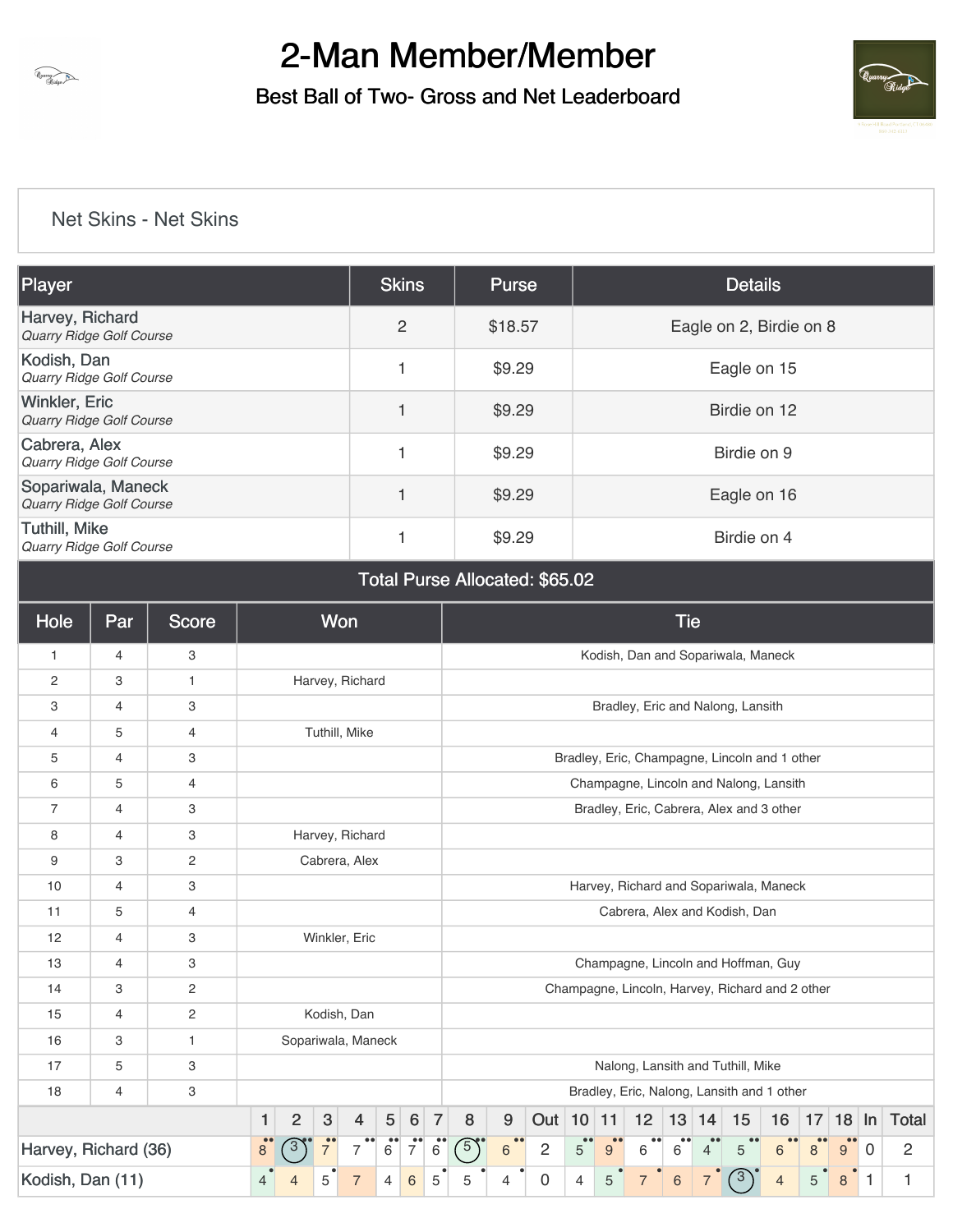

Best Ball of Two- Gross and Net Leaderboard



| Winkler, Eric (3)       | $\overline{4}$ | 3              | 4              | 5              | 5              | 5              | 5              | 4                     | $\overline{4}$ | 0        | 5              | 5              |                                    | 4                         | $\overline{4}$ | 4              | 3              | $\overline{7}$ | 6                    |                |             |
|-------------------------|----------------|----------------|----------------|----------------|----------------|----------------|----------------|-----------------------|----------------|----------|----------------|----------------|------------------------------------|---------------------------|----------------|----------------|----------------|----------------|----------------------|----------------|-------------|
| Cabrera, Alex (8)       | $\overline{4}$ | $\overline{2}$ | 5              | 6              | $\overline{4}$ | $\overline{7}$ | $\overline{4}$ | 6                     | $\sqrt{3}$     |          | 5              | 5              | 5                                  | 5                         | 3              | 5              | $\overline{4}$ | 6              | 6                    | 0              |             |
| Sopariwala, Maneck (29) | $5^{\circ}$    | 5              | 6              | $\overline{7}$ | 5              | 8              | $\overline{7}$ | 6                     | 6              | 0        | $\overline{4}$ | $\overline{7}$ | $\bullet\bullet$<br>$\overline{7}$ | 5                         | $\overline{4}$ | 5              | $\overline{2}$ |                | 9                    |                |             |
| Tuthill, Mike (23)      | 5              | 3              | 6              | $\sqrt{5}$     | $\overline{4}$ | 9              | $\overline{6}$ | $\bullet$<br>6        | 4              |          | $\overline{7}$ | $\overline{7}$ | $\overline{7}$                     | 5                         | 5              | 8              | 9              | 5              | 8                    | $\Omega$       |             |
| Bradley, Eric (6)       | $\overline{4}$ | 3              | 4 <sup>°</sup> | 6              | 3              | 5              | $\overline{4}$ | 6                     | 3              | 0        | 6              | 6              | 6                                  | $\overline{4}$            | $\overline{4}$ | 4              | 3              | 6              | $\overline{4}$       | $\overline{0}$ | $\mathbf 0$ |
| Sundermeyer, Frank (6)  | $\overline{4}$ | $\overline{4}$ | $5^{\degree}$  | 6              | $\overline{4}$ | 6              | $\overline{4}$ | 5                     | 6              | 0        | 5              | 5              | 5                                  | 5                         | 3              | 4              | 3              | 5              | $\overline{4}$       | $\Omega$       | $\mathbf 0$ |
| Champagne, Lincoln (17) | $5^{\degree}$  | 4              | $6^{\circ}$    | 5              | $\overline{4}$ | 5              | $\overline{4}$ | 6                     | 5              | 0        | 5              | $\overline{7}$ | 5                                  | $\overline{4}$            | 3              | $\overline{7}$ | 3              | 6              | 6                    | $\Omega$       | $\mathbf 0$ |
| Hunter, Dale (21)       | 6 <sup>°</sup> | 5              | 6              | 6              | 5              | $\overline{7}$ | $6^{\bullet}$  | 5                     | 4              | $\Omega$ | 6              | $\overline{7}$ | $\overline{z}$                     | 5                         | 3              | 6              | 4              |                | $6^{\bullet\bullet}$ | $\Omega$       | $\mathbf 0$ |
| Nalong, Lansith (9)     | 5              | 5              | 4              | 5              | 5              | $\overline{4}$ | $\overline{4}$ | 6                     | 4              | $\Omega$ | 5              | $\overline{7}$ | 6                                  | $\overline{4}$            | $\overline{4}$ | 4              | 5              | $\overline{4}$ | $\overline{4}$       | $\Omega$       | $\Omega$    |
| Hulk, Don (14)          | 6 <sup>°</sup> | $\overline{4}$ | 6 <sup>°</sup> | 5              | 5              | 8              | 5              | 5                     | $\mathsf{X}$   |          | 5              | 6              | $\overline{7}$                     | $\boldsymbol{\mathsf{X}}$ | $\overline{4}$ | 5              | 3              | 6              | 5                    |                |             |
| Hoffman, Guy (24)       | $5^{\degree}$  | 4              | $6^{\bullet}$  | $\overline{7}$ | 5              | $\overline{7}$ | $6^{\bullet}$  | $\bullet\bullet$<br>6 | 4              | $\Omega$ | 5              | 6              | 6                                  | 4                         | 5              | 9              | $\overline{4}$ |                | $6^{\bullet\bullet}$ | $\Omega$       | $\Omega$    |
|                         |                |                |                |                |                |                |                |                       |                |          |                |                |                                    |                           |                |                |                |                |                      |                |             |

Starting Hole Start Hole Eagle or Better Eagle Birdie Par Bogey